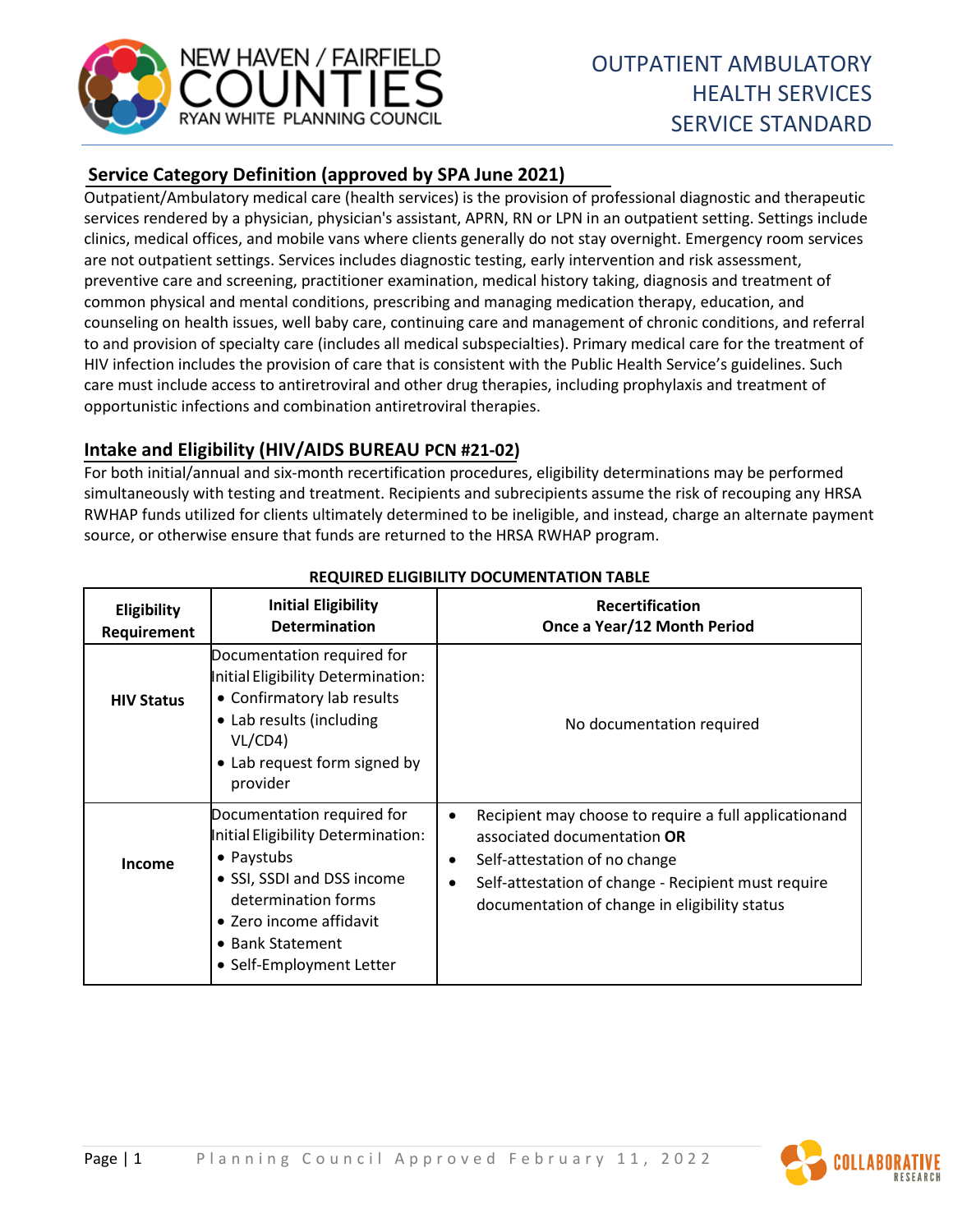

| Residency | Documentation required for<br>Initial Eligibility Determination:<br>· Driver's License/ID<br>• Utility Bill<br>• Medical Bill<br>• Bank Statement<br>• Landlord Letter-Notarized<br>• Copy of Lease/Mortgage<br>• Letter from Shelter<br>• Official Correspondence | ٠<br>٠ | Recipient may choose to require a full applicationand<br>associated documentation OR<br>Self-attestation of no change<br>Self-attestation of change - Recipient must require<br>documentation of change in eligibility status |
|-----------|--------------------------------------------------------------------------------------------------------------------------------------------------------------------------------------------------------------------------------------------------------------------|--------|-------------------------------------------------------------------------------------------------------------------------------------------------------------------------------------------------------------------------------|
|-----------|--------------------------------------------------------------------------------------------------------------------------------------------------------------------------------------------------------------------------------------------------------------------|--------|-------------------------------------------------------------------------------------------------------------------------------------------------------------------------------------------------------------------------------|

All agencies are required to have a client intake and eligibility policy on file that adheres to the EMA's eligibility policy. It is the responsibility of the agency to determine and document client eligibility status, as outlined in the Ryan White Part A Eligibility Policy in accordance with HRSA/HAB regulations. Eligibility must be completed at least once every six months.

#### **Eligible clients in the New Haven & Fairfield Counties EMA must**:

- Live in New Haven or Fairfield Counties in Connecticut.
- Have a documented diagnosis of HIV/AIDS.
- Have a household income that is at or below 300% of the federal poverty level.

Services will be provided to all clients without discrimination based on: HIV infection, race, creed, age, sex, gender identity or expression, marital or parental status, sexual orientation, religion, physical or mental handicap, immigrant status, prior medical history, or any other basis prohibited by law.

#### **Guidance on Complying with the Payor of Last Resort Requirement**:

- RWHAP Recipients and Subrecipients must ensure that reasonable efforts are made to use non RWHAP resources whenever possible, including establishing, implementing, and monitoring policies and procedures to identify any other possible payors to extend finite RWHAP funds.
- RWHAP Recipients and Subrecipients must maintain policies and document their efforts to ensure that they assist clients to vigorously pursue enrollment in health care coverage and that clients have accessed all other available public and private funding sources for which they may be eligible.
- RWHAP Recipients and Subrecipients can continue providing services funded through RWHAP to a client who remains unenrolled in other health care coverage so long as there is rigorous documentation that such coverage was vigorously pursued.
- RWHAP Recipients and Subrecipients should conduct periodic checks to identify any potential changes to clients' healthcare coverage that may affect whether the RWHAP remains the payor of last resort and require clients to report any such changes.

#### **Payor of Last Resort**:

Once a client is eligible to receive RWHAP services, the RWHAP is considered the payor of last resort, and as such, funds may not be used for any item or service to the extent that payment has been made, or can reasonably be expected to be made under:

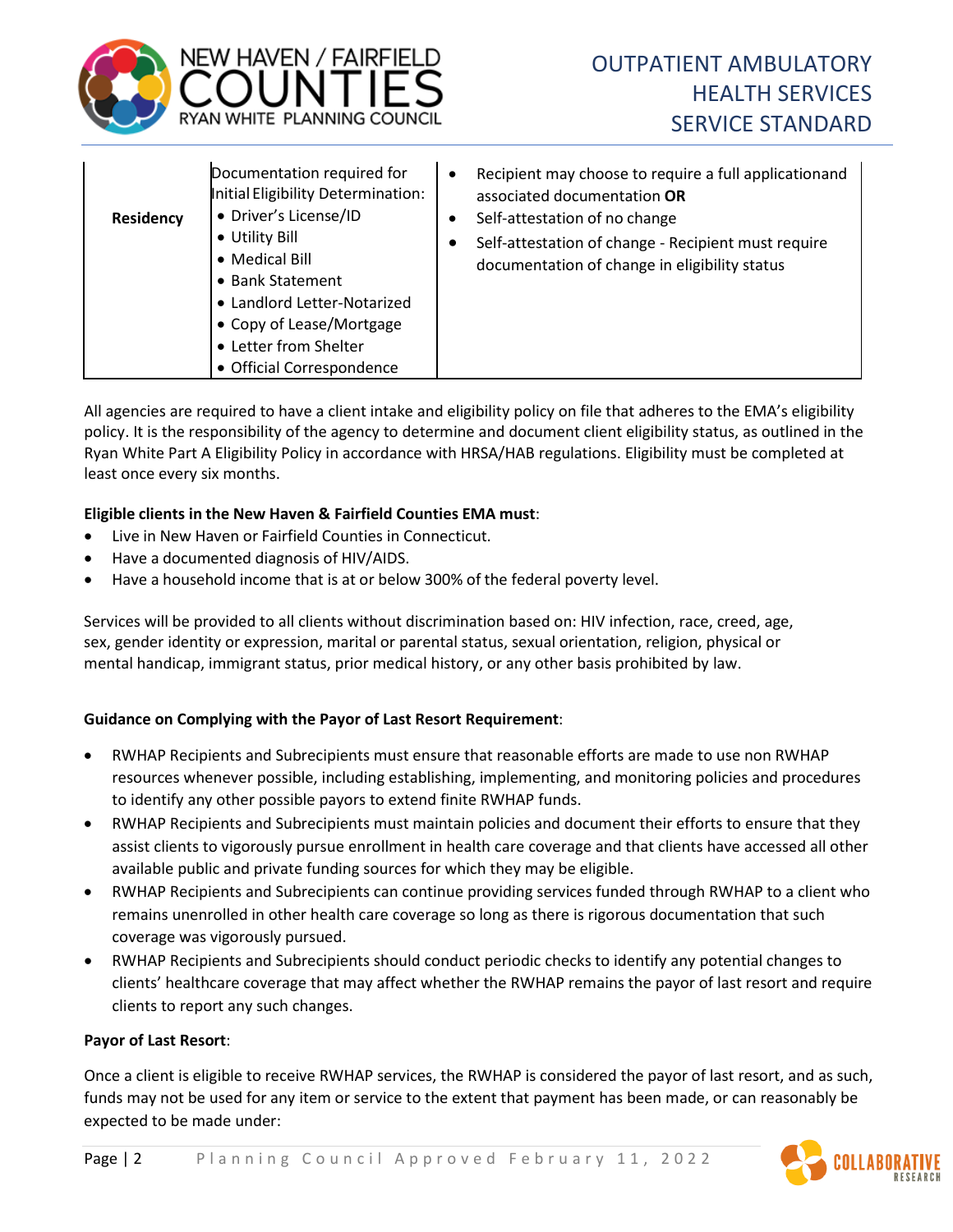

- 1. Any State compensation program
- 2. An insurance policy, or under any Federal or State health benefits program
- 3. An entity that provides health services on a pre-paid basis

# **Personnel Qualifications (including licensure)**

Outpatient Ambulatory Health Services will be provided by a trained, licensed, or certified practitioner as required by Federal, State, and Local regulations and with credentials appropriate for treating HIV-infected clients. Services are provided by trained professionals, and staff providing services have been trained to work within the population.

- Agencies shall employ clinical staff who are knowledgeable and experienced regarding their area of clinical practice as well as in HIV/AIDS clinical practice. All staff without direct experience with HIV/ AIDS shall be supervised by one who has such experience.
- Agencies will ensure that all unlicensed/certified staff member servicing Ryan White clients will complete at least 10 hours of medical specific training per year. Employee files will contain training certificates or proof of attendance.

# **Care and Quality Improvement Outcome Goals**

The overall treatment goal of Outpatient Ambulatory Health Services is to provide effective diagnostic and therapeutic medical care services that will enable medical adherence and stability for each individual client. Clinical Quality Improvement outcome goals for Outpatient Ambulatory Health Services are:

- 90% of clients receiving Outpatient Ambulatory Health Services are actively engaged in medical care as documented by a medical visit in each six (6) month period exception is newly diagnosed and return to care; in a two-year measure and in the second half of a single year measure.
- 100% of clients receiving Ambulatory Outpatient Health Services will be documented in CAREWare in the measurement year based on contractual agreements.
- 90% of clients are virally suppressed as evidenced by the last viral load test within the measurement year (<200 copies/mL) as documented in the reporting system.

| HRSA/HAB Performance Measure: Influenza Immunization (NQF#: 0041)                                                                                                                    |                                                                           |      |  |  |
|--------------------------------------------------------------------------------------------------------------------------------------------------------------------------------------|---------------------------------------------------------------------------|------|--|--|
| <b>STANDARD/MEASURE</b>                                                                                                                                                              | <b>AGENCY RESPONSIBILITY</b>                                              |      |  |  |
| Client received influenza vaccine or reported receipt<br>through other provider between October 1st and March<br>31st of the measurement year or documentation of client<br>refusal. | Documentation of influenza vaccine<br>evident in client chart.            | 90%  |  |  |
| HRSA/HAB Performance Measure: Pneumocystis jiroveci Pneumonia (PCP) Prophylaxis (NQF#: 0405)                                                                                         |                                                                           |      |  |  |
| <b>STANDARD/MEASURE</b>                                                                                                                                                              | <b>AGENCY RESPONSIBILITY</b>                                              |      |  |  |
| Clients 6 years of age and older are prescribed PCP<br>prophylaxis when CD4 counts are < 200 cells/mm.                                                                               | Documentation of PCP prophylaxis<br>prescription evident in client chart. | 100% |  |  |
| HRSA/HAB Performance Measure: Tuberculosis Screening (NQF#: 0408)                                                                                                                    |                                                                           |      |  |  |
| <b>STANDARD/MEASURE</b>                                                                                                                                                              | <b>AGENCY RESPONSIBILITY</b>                                              |      |  |  |
| Client had a TB screening test at least once since HIV<br>diagnosis.                                                                                                                 | Documentation of TB screening test<br>evident in client chart.            | 90%  |  |  |

# **Service Standards and Goals**

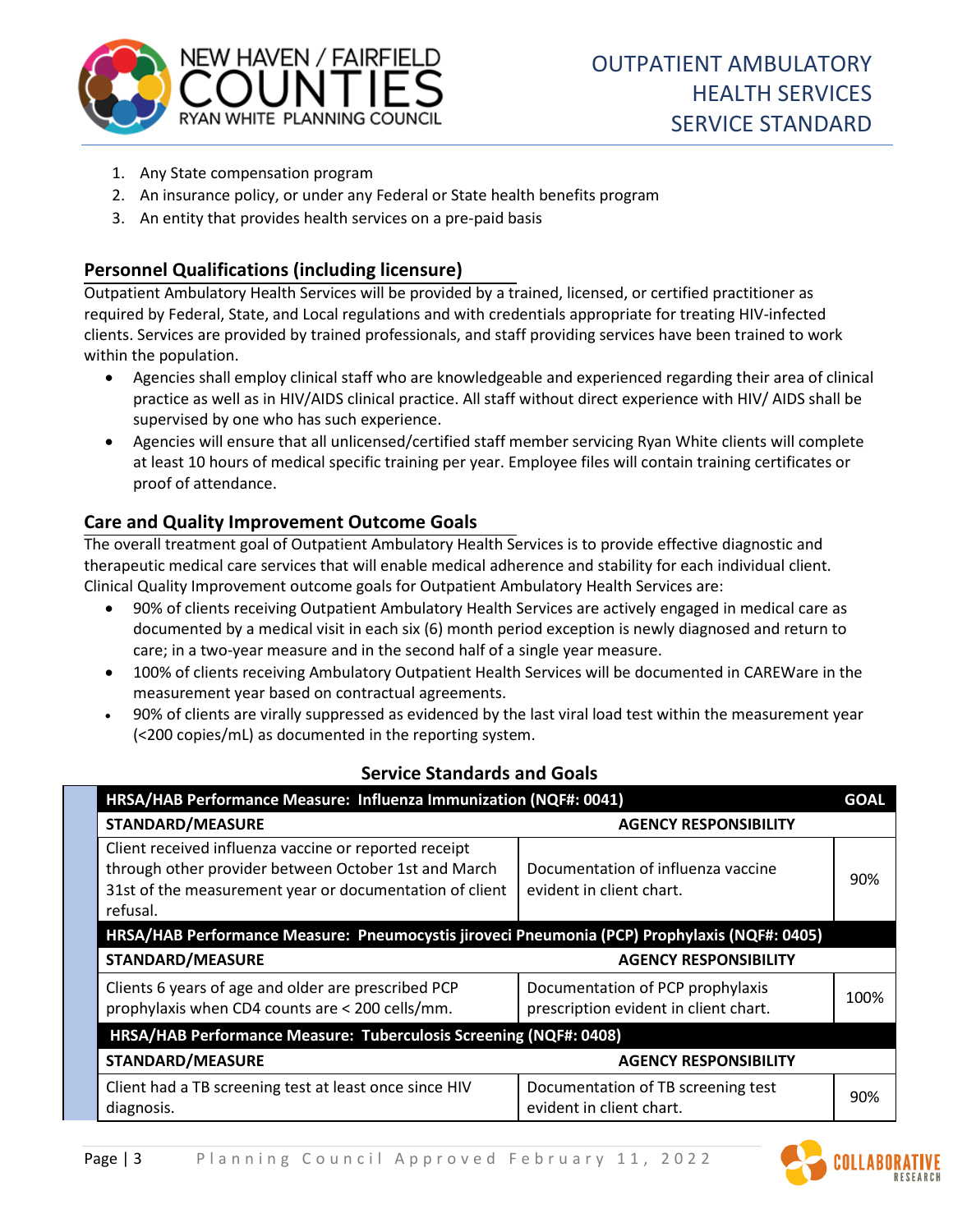

| HRSA/HAB Performance Measure: HIV Medical Visit Frequency (NQF#: 2079)                                                                                                                                                                                                                                                                                                                                                                                          |                                                                                                                                                                                                                                                                                         |             |  |  |
|-----------------------------------------------------------------------------------------------------------------------------------------------------------------------------------------------------------------------------------------------------------------------------------------------------------------------------------------------------------------------------------------------------------------------------------------------------------------|-----------------------------------------------------------------------------------------------------------------------------------------------------------------------------------------------------------------------------------------------------------------------------------------|-------------|--|--|
| <b>STANDARD/MEASURE</b>                                                                                                                                                                                                                                                                                                                                                                                                                                         | <b>AGENCY RESPONSIBILITY</b>                                                                                                                                                                                                                                                            |             |  |  |
| Client had one medical visit in each 6-month period of a<br>24-month measurement period with a minimum of 60<br>days between visits.                                                                                                                                                                                                                                                                                                                            | Documentation of medical visit history<br>evident in client chart.                                                                                                                                                                                                                      | 90%         |  |  |
| HRSA/HAB Performance Measure: Viral Suppression (NQF#: 2082)                                                                                                                                                                                                                                                                                                                                                                                                    |                                                                                                                                                                                                                                                                                         |             |  |  |
| <b>STANDARD/MEASURE</b>                                                                                                                                                                                                                                                                                                                                                                                                                                         | <b>AGENCY RESPONSIBILITY</b>                                                                                                                                                                                                                                                            |             |  |  |
| Clients are virally suppressed.                                                                                                                                                                                                                                                                                                                                                                                                                                 | Documentation that the client is virally<br>suppressed by the last viral load test<br>within the measurement year (<200<br>copies/mL) as documented in the<br>reporting system.                                                                                                         | 90%         |  |  |
| HRSA/HAB Performance Measure: Lipid Screening                                                                                                                                                                                                                                                                                                                                                                                                                   |                                                                                                                                                                                                                                                                                         | <b>GOAL</b> |  |  |
| <b>STANDARD/MEASURE</b>                                                                                                                                                                                                                                                                                                                                                                                                                                         | <b>AGENCY RESPONSIBILITY</b>                                                                                                                                                                                                                                                            |             |  |  |
| Client had a fasting lipid panel completed if client was on<br>ART during the measurement year.                                                                                                                                                                                                                                                                                                                                                                 | Documentation of fasting lipid panel<br>evident in client chart.                                                                                                                                                                                                                        | 90%         |  |  |
| HRSA/HAB Performance Measure: Annual Retention in Care                                                                                                                                                                                                                                                                                                                                                                                                          |                                                                                                                                                                                                                                                                                         |             |  |  |
| <b>STANDARD/MEASURE</b>                                                                                                                                                                                                                                                                                                                                                                                                                                         | <b>AGENCY RESPONSIBILITY</b>                                                                                                                                                                                                                                                            |             |  |  |
| Client had at least two HIV medical care encounters at<br>least 90 days apart within a 12-month measurement year.<br>At least one of the two HIV medical care encounters need<br>to be a medical visit with a provider with prescribing<br>privileges.                                                                                                                                                                                                          | Documentation of medical visit history<br>evident in client chart.                                                                                                                                                                                                                      | 90%         |  |  |
| HRSA/HAB National Program Monitoring Standards for RWHAP Part A: Section B: Core Medical<br><b>Services</b>                                                                                                                                                                                                                                                                                                                                                     |                                                                                                                                                                                                                                                                                         |             |  |  |
| <b>STANDARD/MEASURE</b>                                                                                                                                                                                                                                                                                                                                                                                                                                         | <b>AGENCY RESPONSIBILITY</b>                                                                                                                                                                                                                                                            |             |  |  |
| Care is provided by health care professionals certified in<br>their jurisdictions to prescribe medications in an<br>outpatient setting such as a clinic, medical office, or<br>mobile van                                                                                                                                                                                                                                                                       | Maintain professional certifications and<br>licensure documents and make them<br>available to the Recipient on request.                                                                                                                                                                 | 100%        |  |  |
| Documentation that:<br>1. Only allowable services are provided<br>2. Services are provided as part of the treatment of HIV<br>infection<br>3. Specialty medical care relates to HIV infection and/or<br>conditions arising from the use of HIV medications<br>resulting in side effects<br>3. Services are consistent with HHS Guidelines<br>4. Service is not being provided in an emergency room,<br>hospital or any other type of inpatient treatment center | Ensure that client medical records<br>document services provided, the dates<br>and frequency of services provided, that<br>services are for the treatment of HIV<br>infection and include clinician notes in<br>patient records that are signed by the<br>licensed provider of services | 100%        |  |  |

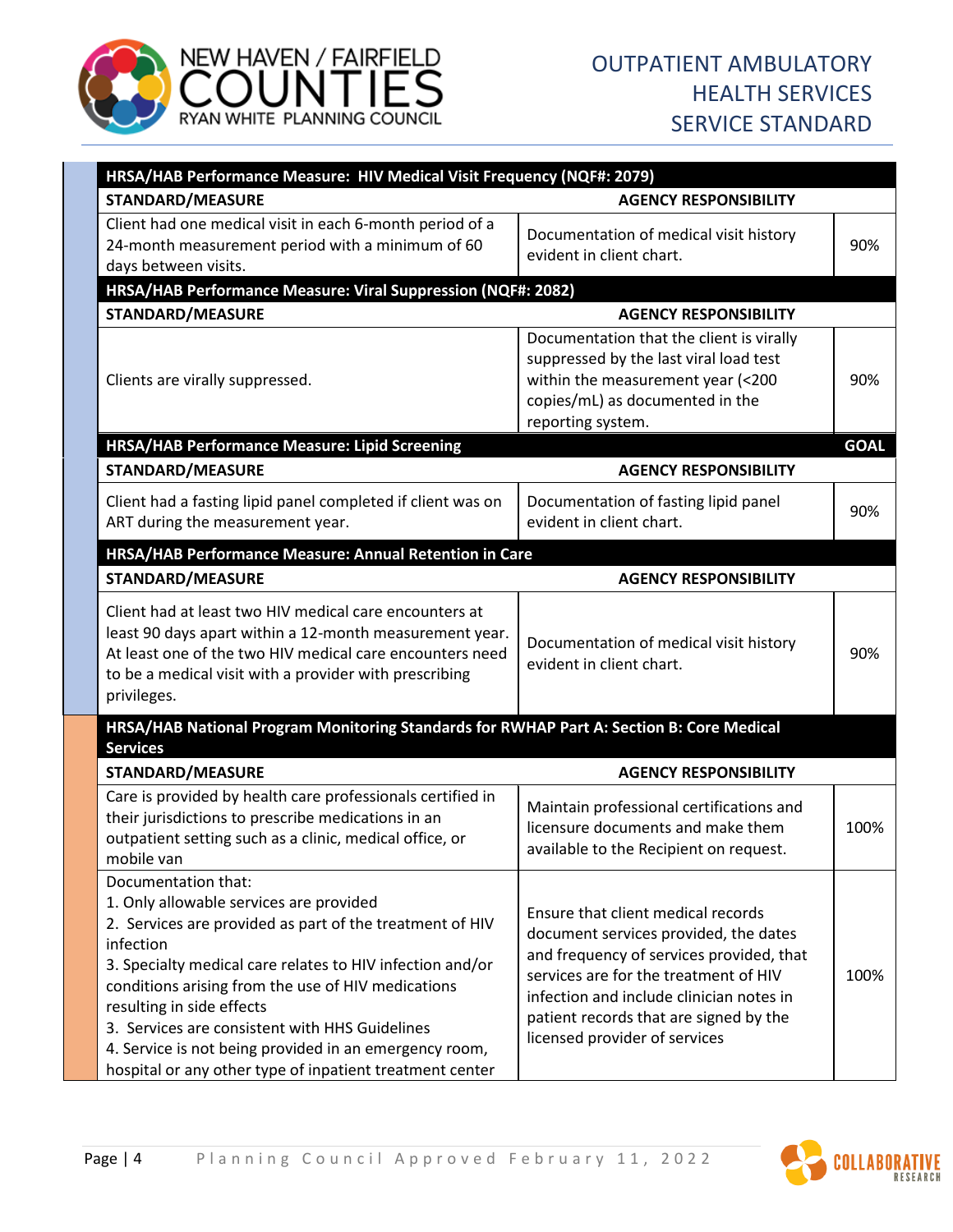

| Documentation that tests are:<br>1. Integral to the treatment of HIV and related<br>complications, necessary based on established clinical<br>practice, and ordered by a registered, certified, licensed<br>provider<br>2. Consistent with medical and laboratory standards<br>3. Approved by the Food and Drug Administration (FDA)<br>and/or<br>Certified under the Clinical Laboratory Improvement<br>Amendments (CLIA) Program                                                                                                                                                                                                                                                                                                                                                                                                                                                                                | Document includes in client medical<br>records and make available to the<br>Recipient on request:<br>1. The number of laboratory tests<br>performed<br>2. The certification, licenses, or FDA<br>approval of the laboratory from which<br>tests were ordered<br>3. The credentials of the individual<br>ordering the tests                                                                                                                                                                                    | 100%        |
|-------------------------------------------------------------------------------------------------------------------------------------------------------------------------------------------------------------------------------------------------------------------------------------------------------------------------------------------------------------------------------------------------------------------------------------------------------------------------------------------------------------------------------------------------------------------------------------------------------------------------------------------------------------------------------------------------------------------------------------------------------------------------------------------------------------------------------------------------------------------------------------------------------------------|---------------------------------------------------------------------------------------------------------------------------------------------------------------------------------------------------------------------------------------------------------------------------------------------------------------------------------------------------------------------------------------------------------------------------------------------------------------------------------------------------------------|-------------|
| Documentation of the following:<br>1. A medication formulary that includes pharmaceutical<br>agents from all the classes approved in HHS Clinical<br>Practice<br>Guidelines for use of Antiretroviral Agents in HIV-1<br>infected Adults and Adolescents<br>2. A medication formulary that meets the minimum<br>requirements from all approved classes of<br>medications according to HHS treatment guidelines.<br>Policies and procedures for access, monitoring, and<br>3.<br>assure adherence to 5-10 percent of the State's total<br><b>ADAP</b> funding<br>4. An eligibility process requiring documentation in<br>client medical records of low-income status and<br>eligibility based on a specified percent of the FPL and<br>proof of an individual's HIV-positive status,<br>residency.<br>A process used to secure the best price available for<br>5.<br>all products including 340B pricing or better | Provide to the Part A Recipient, on<br>request, documentation that the ADAP<br>program meets HRSA/HAB requirements:<br>Maintain documentation and make<br>1.<br>available to the Part A grantee on<br>request, proof of client ADAP<br>eligibility that includes HIV status,<br>EMA residency, and low- income<br>status as defined by the State based<br>on a specified percent of the FPL<br>Provide reports to the Part A program<br>2.<br>of number of individuals served and<br>the medications provided | 100%        |
| New Haven/Fairfield Counties EMA RWHAP Part A Program Monitoring Standards for Outpatient<br><b>Ambulatory Health Services.</b>                                                                                                                                                                                                                                                                                                                                                                                                                                                                                                                                                                                                                                                                                                                                                                                   |                                                                                                                                                                                                                                                                                                                                                                                                                                                                                                               | <b>GOAL</b> |
| <b>STANDARD/MEASURE</b>                                                                                                                                                                                                                                                                                                                                                                                                                                                                                                                                                                                                                                                                                                                                                                                                                                                                                           | <b>AGENCY RESPONSIBILITY</b>                                                                                                                                                                                                                                                                                                                                                                                                                                                                                  |             |
| Staff providing services have been trained to work within<br>the population.                                                                                                                                                                                                                                                                                                                                                                                                                                                                                                                                                                                                                                                                                                                                                                                                                                      | Documentation that staff have basic<br>knowledge of HIV/AIDS and/or infectious<br>disease and are able to work with<br>vulnerable subpopulations as documented<br>through staff personnel charts.                                                                                                                                                                                                                                                                                                             | 100%        |
| Newly Diagnosed clients have Rapid ART Start protocol<br>initiated.                                                                                                                                                                                                                                                                                                                                                                                                                                                                                                                                                                                                                                                                                                                                                                                                                                               | ART initiation will be prescribed within 1<br>business day after receipt of initial<br>diagnosis to all people living with HIV                                                                                                                                                                                                                                                                                                                                                                                | 85%         |
| Newly Diagnosed or Returned to Care clients have HIV<br>resistance test during the measurement year.                                                                                                                                                                                                                                                                                                                                                                                                                                                                                                                                                                                                                                                                                                                                                                                                              | Documentation of resistance test evident<br>in client chart for Newly<br>Diagnosed/Returned to Care.                                                                                                                                                                                                                                                                                                                                                                                                          | 90%         |

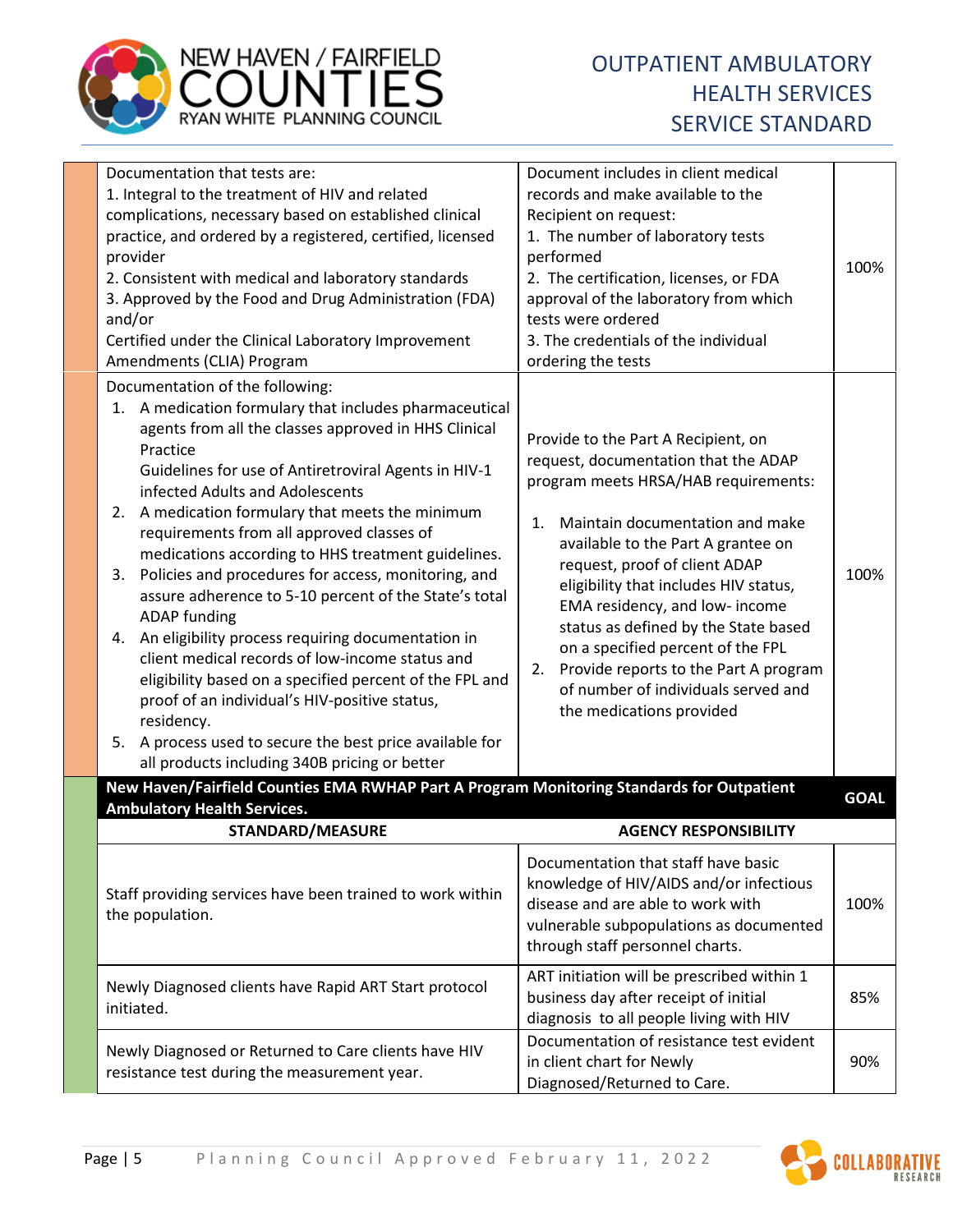

| Client had viral load test performed at least every $3 - 6$<br>months.                                                          | Documentation of viral load test outcomes<br>evident in client chart.                                                   | 100% |
|---------------------------------------------------------------------------------------------------------------------------------|-------------------------------------------------------------------------------------------------------------------------|------|
| Client was prescribed current PHS approved HIV<br>Antiretroviral therapy during the measurement year.                           | Documentation of offering of current PHS<br>approved HIV Antiretroviral therapy by<br>provider evident in client chart. | 90%  |
| Client without medical visit in the last 9-months of the<br>measurement year has documentation efforts of<br>returning to care. | Documentation of efforts to return client<br>to care evident in client chart.                                           | 90%  |
| Client received pneumococcal vaccine or documentation<br>of client refusal.                                                     | Documentation of pneumococcal vaccine<br>evident in client chart.                                                       | 90%  |
| Client had Hep C screening at least once since HIV<br>diagnosis.                                                                | Documentation of Hep C screening<br>evident in client chart.                                                            | 90%  |
| Client had Hep B screening at least once since HIV<br>diagnosis.                                                                | Documentation of Hep B screening<br>evident in client chart.                                                            | 90%  |
| Client had Hep B vaccine series if not, Hep B positive or<br>documentation of client refusal.                                   | Documentation of Hep B vaccine series<br>evident in client chart.                                                       | 90%  |
| Adult female client had pap screen in the last three years.                                                                     | Documentation of pap screening in past<br>three years evident in client chart.                                          | 90%  |
| Client had annual screening for syphilis.                                                                                       | Documentation of annual syphilis<br>screening evident in client chart.                                                  | 90%  |
| Client had annual screening for chlamydia.                                                                                      | Documentation of annual screening for<br>chlamydia evident in client chart.                                             | 90%  |
| Client had annual screening for gonorrhea.                                                                                      | Documentation of annual screening for<br>gonorrhea evident in client chart                                              | 90%  |
| Client received an oral exam by a dentist at least once<br>during the measurement year based on client self-report.             | Documentation of reported annual oral<br>exam evident in client chart.                                                  | 90%  |
| Client received HIV risk counseling during the<br>measurement year.                                                             | Documentation of HIV risk counseling<br>evident in client chart.                                                        | 90%  |
| If clinical depression screen was positive, client received<br>follow-up plan on the same date of encounter. PHQ2 & 9           | Documentation of follow-up plan evident<br>in client chart.                                                             | 90%  |
| Client received screening for tobacco use at least once in<br>a 24-month period.                                                | Documentation of screening for tobacco<br>evident in client chart.                                                      | 90%  |
| If tobacco screening was positive, client received tobacco<br>cessation counseling intervention or referral.                    | Documentation of referral or tobacco<br>cessation intervention evident in client<br>chart.                              | 90%  |
| Client received screening for substance use (alcohol &<br>drugs) during the measurement year.                                   | Documentation of substance abuse<br>screening evident in client chart.                                                  | 90%  |